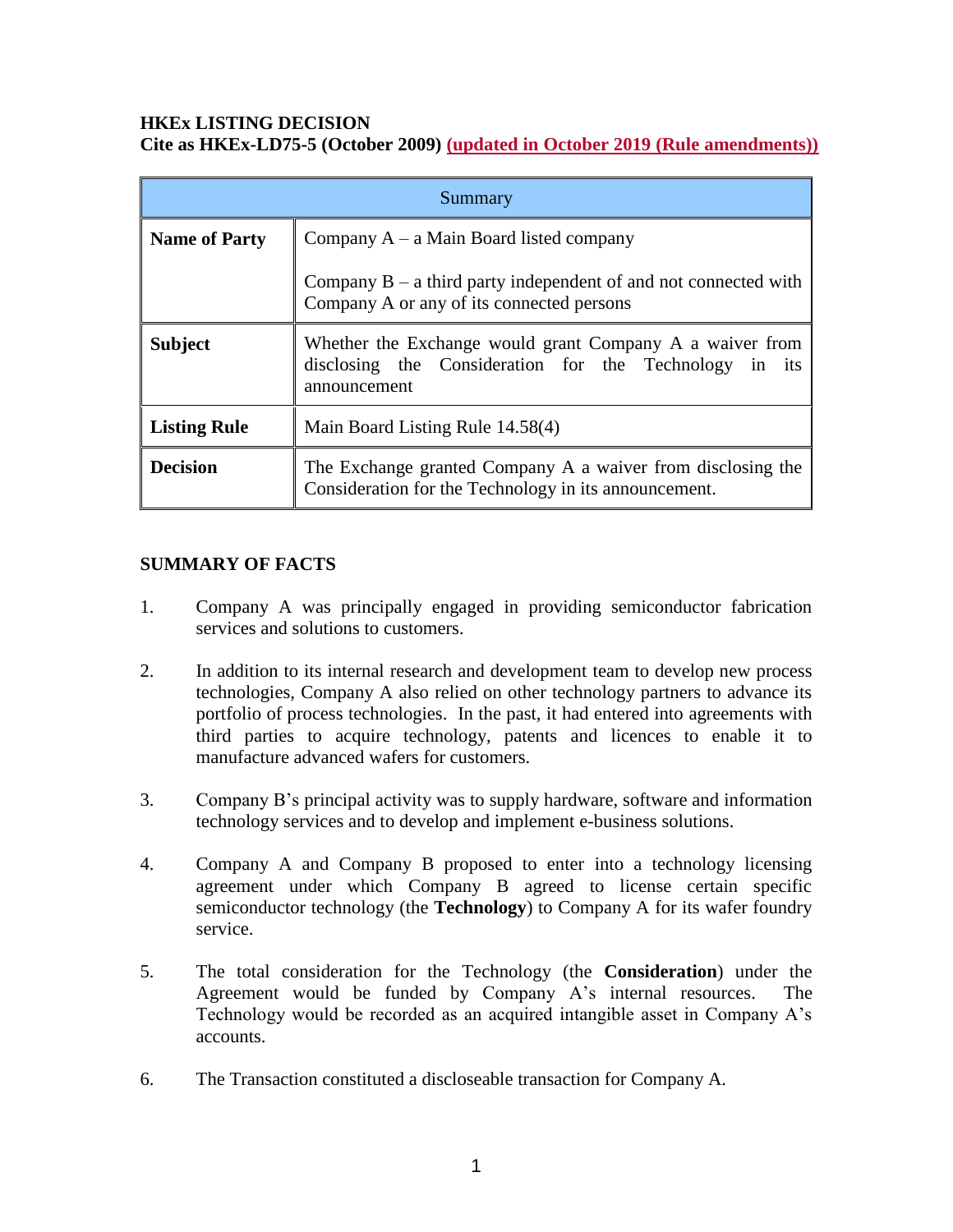- 7. Under Rule 14.58(4), the issuer must disclose the consideration for the transaction in its announcement. Company A applied for a waiver from disclosing the Consideration in the announcement for the following reasons:
	- It was a normal business practice in the semiconductor wafer foundry industry not to disclose the consideration for technology licensing arrangements.
	- The Technology was one of the most advanced technologies of its kind globally. Based on Company A's information, Company B was the only source of such advanced technology available for commercial production and licensing to Company A. Company B had explicitly required that the Consideration, being an extremely commercially sensitive piece of information for Company B, must not be disclosed.
	- Disclosure of the Consideration would result in the loss of significant potential licensing opportunities for Company A and hence would have a significant adverse impact on its future business development and would not be in the interests of Company A and its shareholders as a whole.
	- The Consideration was arrived at after arm's length negotiation between Company A and Company B, and the agreement was negotiated and entered into by the parties in accordance with customary business practice. Company A had considered a number of factors, including the type and degree of development of the Technology, the supply of and market demand for it, whether the Consideration would achieve competitive pricing of wafers produced using the Technology and the overall long term profitability for Company A as a result of using it. Company A's directors, including independent non-executive directors, were of the opinion that the terms of the Agreement were fair and reasonable and were in the interests of its shareholders as a whole.
- 8. Company A proposed to include the following alternative disclosure in the announcement instead of the value of the Consideration:
	- The unaudited net change in the gross value of Company A's acquired intangible assets in the relevant financial year which indicated the aggregate value of intangible assets (including the Technology) acquired by it in that year.
	- The Transaction constituted a discloseable transaction (i.e. a transaction where any percentage ratio under Rule 14.07 was 5% or more, but less than 25%). Company A would disclose its latest published consolidated total assets and its total market capitalisation as at the date of the Agreement. The information would give an indication of the range of values for the Consideration by reference to the asset ratio and the consideration ratio.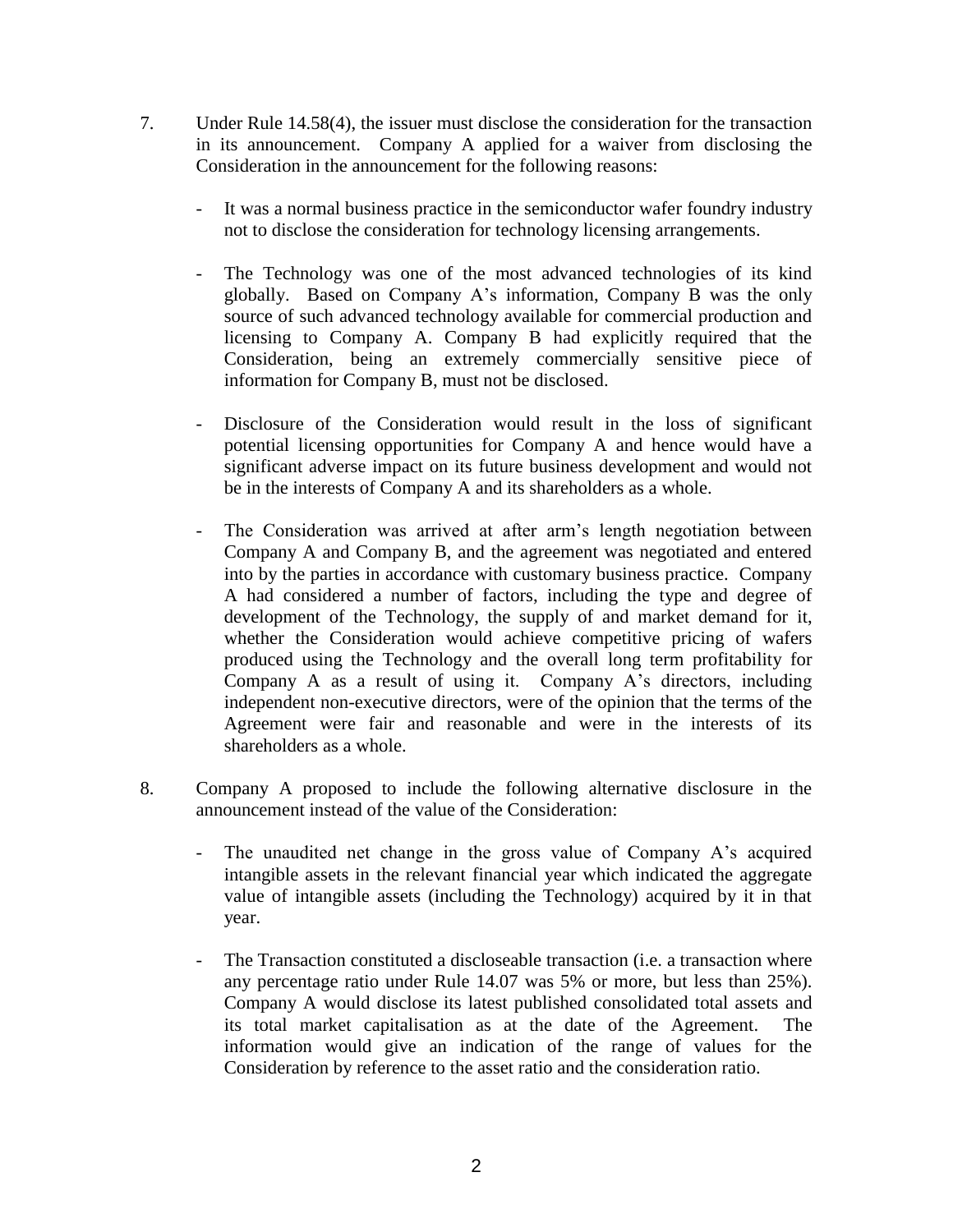#### **ISSUE**

9. Whether the Exchange would grant Company A a waiver from disclosing the Consideration in the announcement.

### **APPLICABLE LISTING RULE OR PRINCIPLE**

10. Rule 14.58 provides that:

The announcement for a share transaction, discloseable transaction, major transaction, very substantial disposal, very substantial acquisition or reverse takeover must contain at least the following information:

- $(1)$  ...
- (4) the aggregate value of the consideration, how it is being or is to be satisfied and details of the terms of any arrangements for payment on a deferred basis. If the consideration includes securities for which listing will be sought, the listed issuer must also include the amounts and details of the securities being issued;
- $(5)$  ...
- 

…

### **ANALYSIS**

- 11. Rules 14.58 to 14.60 set out the minimum disclosure requirements for announcements of different types of notifiable transactions. Notwithstanding this, an issuer must observe the general principle under Rule 2.13 that the information contained in its announcement must be accurate and complete in all material respects and not be misleading or deceptive.
- 12. Issuers are expected to exercise all reasonable care to ensure full compliance with the Listing Rules. The Exchange will not grant waivers to issuers, except where the Listing Rules already contemplate granting waivers under certain circumstances or where the Exchange is satisfied that there are exceptional circumstances warranting a waiver. The "Guide on Applications for Waivers and Modifications of the Listing Rules" available on the HKEx website sets out a non-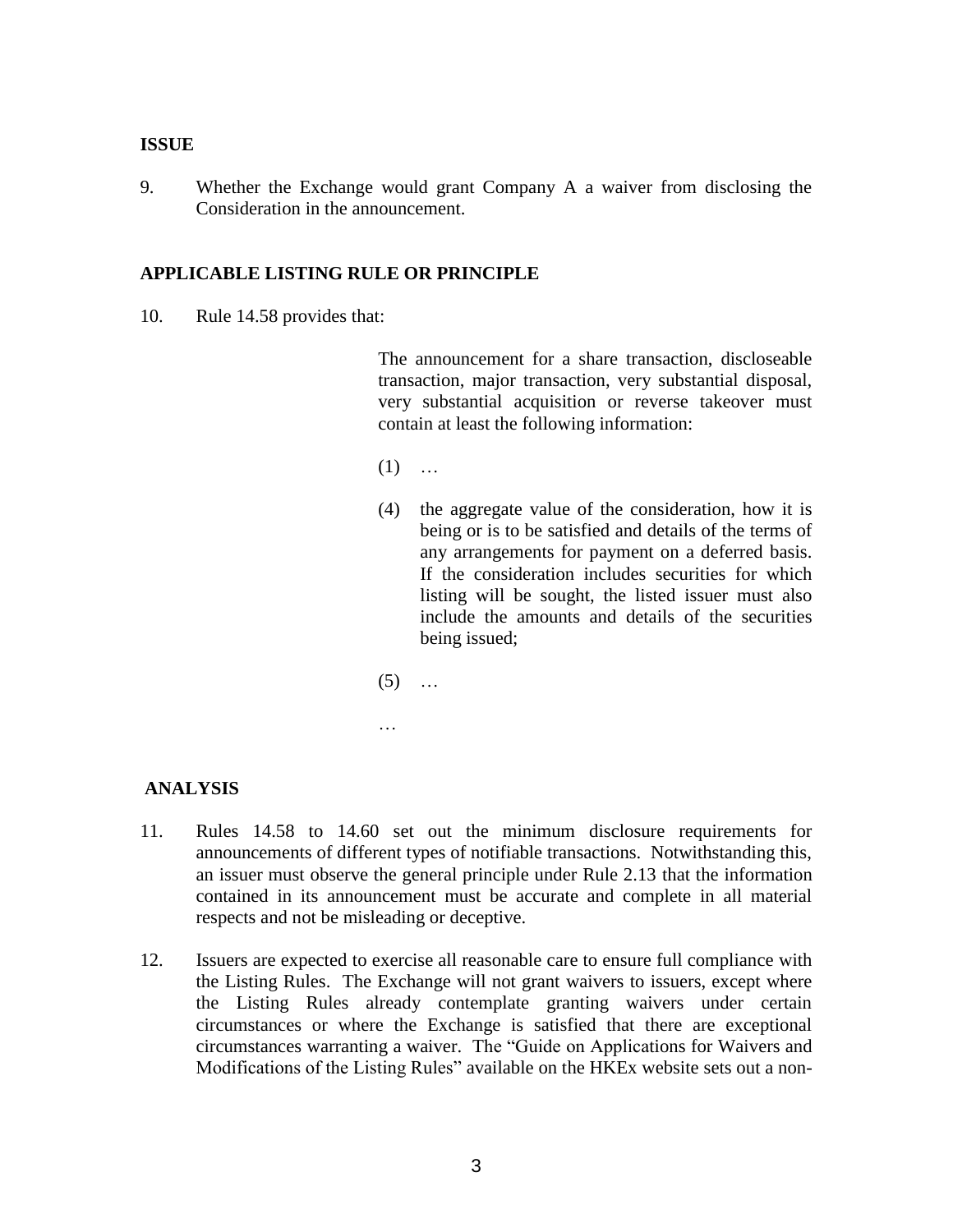exhaustive list of factors that the Exchange will generally consider when assessing the merits of a waiver application.

- 13. When deciding whether to grant a waiver, the Exchange will take into account the circumstances and reasons outlined in the waiver/modification request and all other relevant information supplied by the listed issuer.
- 14. Company A applied for specific disclosure relief in respect of the value of the Consideration due to the commercial sensitivity of the information in the semiconductor wafer foundry industry.
- 15. The Exchange considered that concerns about commercial sensitivity of the terms of a transaction should not override the disclosure obligations of the issuer where the information was material to investors. When assessing Company A's waiver application, the Exchange also took into account:
	- Company A's submission that there was a limited number of suppliers for the technologies in the specialised industry, and Company B was the only source of the Technology available for commercial production and licensing to Company A.
	- The Transaction constituted a discloseable transaction only and was not significant to Company A. The unaudited gross value of intangible assets acquired by Company A in the relevant financial year, which included the Technology, represented less than 5% of the latest published consolidated total assets of Company A.
	- The alternative disclosure included: (i) the aggregate value of the Technology and other similar intangible assets acquired by Company A during the year; and (ii) information indicating the range of values of the Consideration. This information would facilitate investors' assessment of the impact of the transaction on Company A's financial position.

The specific circumstances suggested that strict compliance with the disclosure requirements might be impractical and prejudicial to the interests of Company A. Having regard to the materiality of the Transaction and the alternative disclosure, the Exchange accepted that non-disclosure of the value of the Consideration in the announcement was not likely to mislead investors or influence their assessment of Company A's position.

# **DECISION**

16. The Exchange granted Company A a waiver from disclosing the Consideration in the announcement.